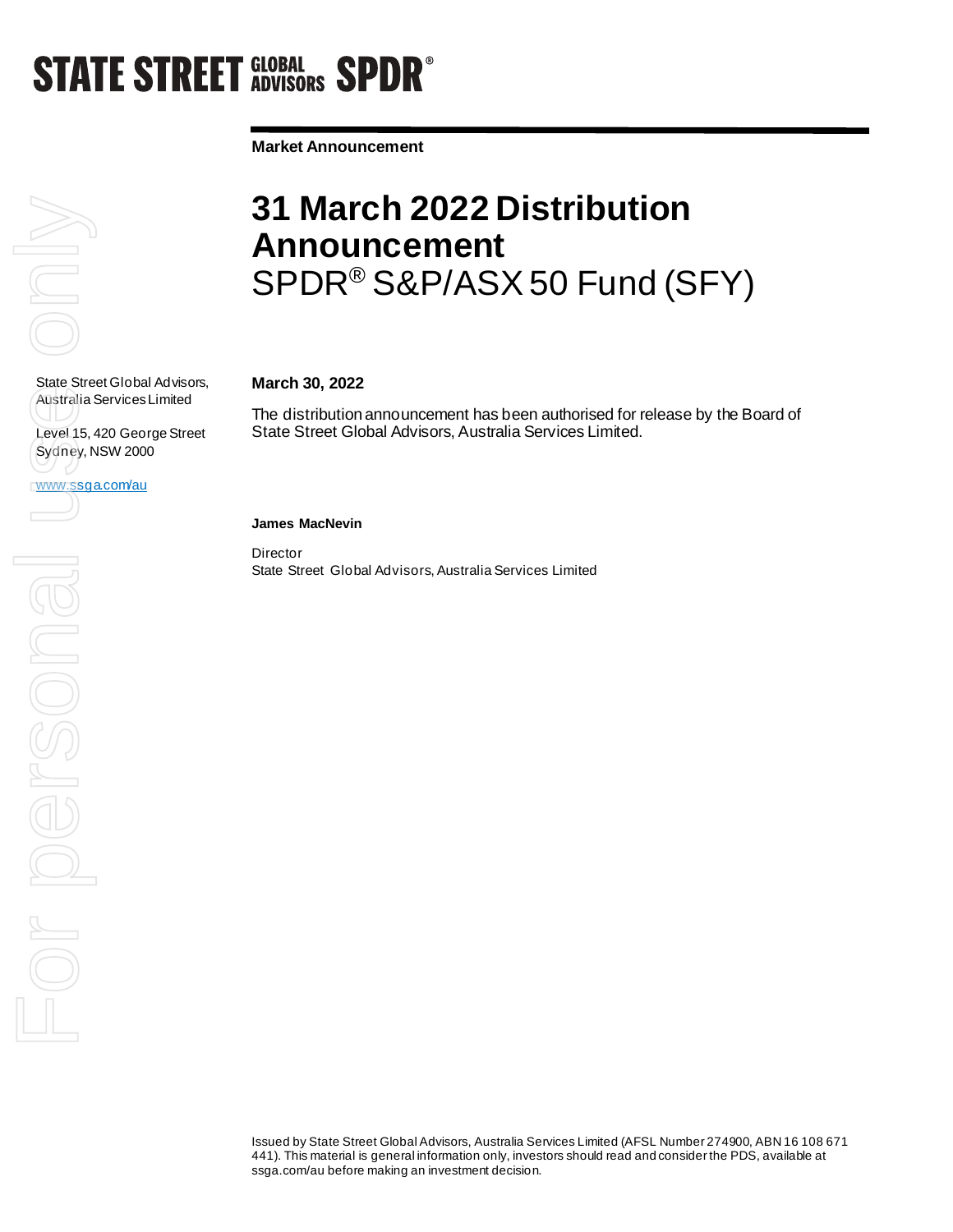## **STATE STREET GLOBAL SPDR<sup>®</sup>**

State Street Global Advisors, Australia Services Limited (ABN 16 108 671 441, AFSL No. 274900) is pleased to announce the following distribution for the SPDR S&P/ASX 50 Fund (SFY) (ARSN 097 712 420) for the period ending 31 March 2022:

**SPDR S&P/ASX 50 Fund –** 75.1462 cents per unit cash distribution plus 31.8174 cents worth of franking credits and 0.0000 cents worth of foreign tax credits.

This distribution is made up of the following components. All figures are percentages of the total distribution.

| <b>Australian Income</b>         | Percentage |
|----------------------------------|------------|
| Interest (subject to NR WHT)     | 0.2200%    |
| Interest (not subject to NR WHT) | $0.0000\%$ |
| Excluded from NCMI               | $0.0000\%$ |
| <b>NCMI</b>                      | 0.3675%    |
| Net Dividends Franked            | 94.6423%   |
| Dividend-Un-Franked              | 1.1401%    |
| Clean building MIT income        | 0.0168%    |
| Conduit Foreign Income           | 1.8147%    |
| Other Income                     | 0.6172%    |

#### **Foreign Income**

| Interest                | $0.0000\%$ |
|-------------------------|------------|
| <b>Modified Passive</b> | $0.0000\%$ |
| Other Income            | 1.1265%    |

#### **Capital Gains Taxable Australian Property**

| Capital Gains - indexation method | 0.0000%    |
|-----------------------------------|------------|
| Capital Gains - other method      | $0.0000\%$ |
| Discounted Capital Gains          | $0.0000\%$ |

#### **Capital Gains Non Taxable Australian Property**

| Capital Gains - indexation method | 0.0000% |
|-----------------------------------|---------|
| Capital Gains - other method      | 0.0000% |
| Discounted Capital Gains          | 0.0000% |

#### **Other Non-Assessable Amounts**

| Tax Exempted Amounts        | $0.0000\%$ |
|-----------------------------|------------|
| Tax Free Amounts            | $0.0000\%$ |
| Other Non-Assessable Amount | 0.0549%    |
| CGT Concessional Amount     | $0.0000\%$ |

Issued by State Street Global Advisors, Australia Services Limited (AFSL Number 274900, ABN 16 108 671 441). This material is general information only, investors should read and consider the PDS, available at ssga.com/au before making an investment decision.